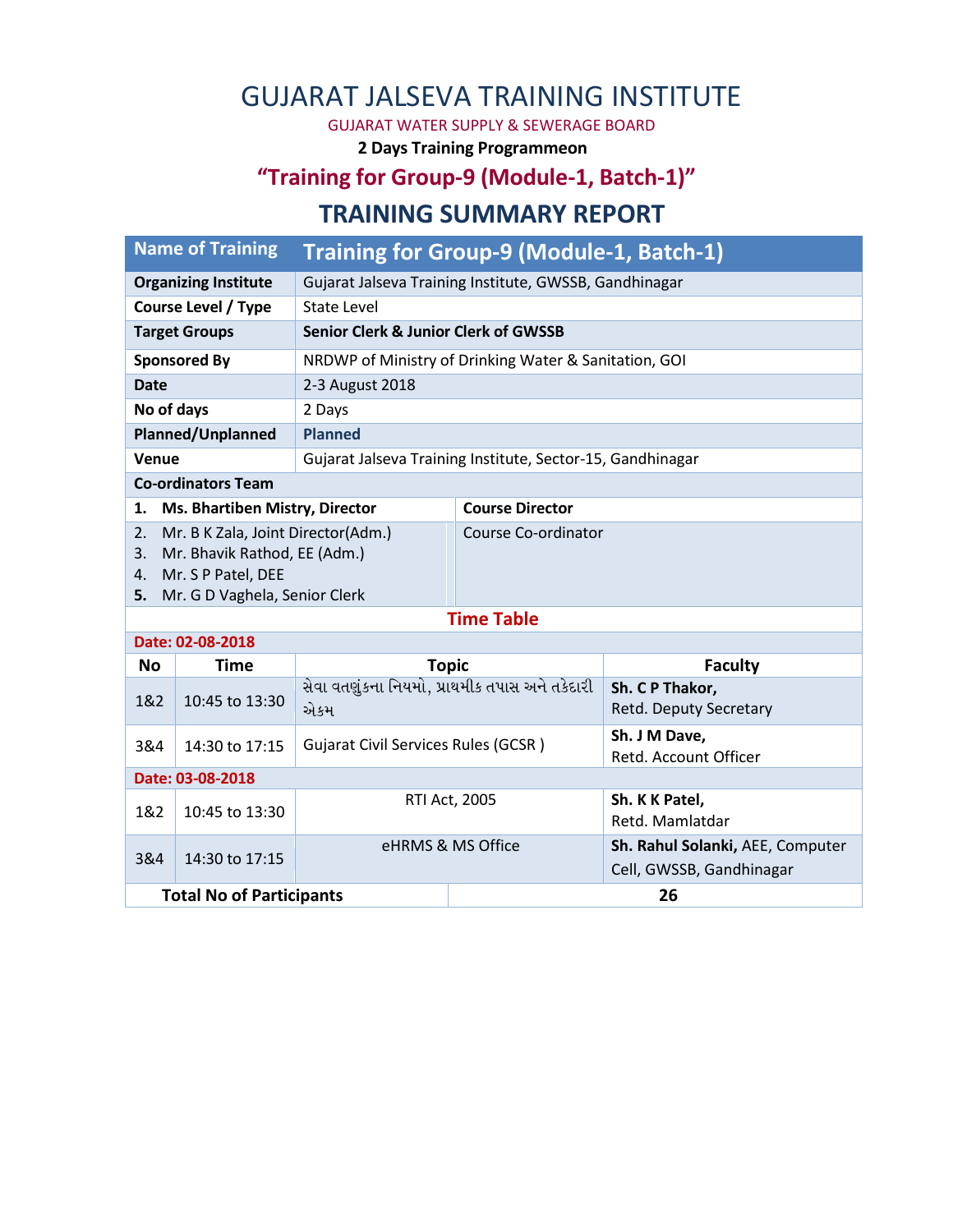## **List of Participants**

| <b>Sr</b>               | <b>CPF</b> | <b>Name of Employee</b> |                                  | <b>Designation</b>  | <b>Office</b>            | <b>Place</b>   |
|-------------------------|------------|-------------------------|----------------------------------|---------------------|--------------------------|----------------|
| <b>No</b>               | <b>No</b>  |                         |                                  |                     |                          |                |
| 1                       | 2675       | Mr.                     | Azim Mohammad Abdan              | Typist              | PH Circle                | <b>Bhuj</b>    |
| 2                       | 2677       | Mr.                     | Bharatgar Mohigar Gusai          | Senior Clerk        | PHS Sub Div-1            | Nakhtrana      |
| 3                       | 3384       | Mr.                     | Bipin Shanabhai Vasava           | <b>Junior Clerk</b> | PHS Sub Div              | Savli          |
| 4                       | 3398       | Mr.                     | Chandulal Dudabhai Sankhala      | Junior Clerk        | <b>PHW Division</b>      | Junagadh       |
| 5                       | 3114       | Mr.                     | <b>Farirmamad Salemamad Sama</b> | Senior Clerk        | PH Circle                | Bhuj           |
| 6                       | 10508      | Mr.                     | <b>Gaurav Kishor Parmar</b>      | Junior Clerk        | PHW Mech Division        | <b>Bhuj</b>    |
| $\overline{\mathbf{z}}$ | 10508      | Mr.                     | Girish Kishor Vyas               | Senior Clerk        | <b>PHW Division</b>      | Veraval        |
| 8                       | 10496      | Mr.                     | Imatiyaz Ahmadbhai Gaja          | Junior Clerk        | <b>PHW Division</b>      | <b>Botad</b>   |
| 9                       | 8660       | Mr.                     | Jagdish Nanalal Panchal          | Senior Clerk        | PHS Sub Div              | Barwala        |
| 10                      | 3322       | Mr.                     | Jantibhai Prabhubhai Pandya      | Junior Clerk        | PHS Sub Div              | Kodinar        |
| 11                      | 3683       | Mr.                     | Jayesh Divyakant Vaidya          | <b>Junior Clerk</b> | PH Circle                | Bhavnagar      |
| 12                      | 3275       | Mr.                     | Jayntilal Thakarsinh Bhinde      | Senior Clerk        | <b>PHW Division</b>      | Bhachau        |
| 13                      | 8247       | Mr.                     | Kamlesh Manilal Parmar           | Senior Clerk        | PHS Sub Div              | Zagadia        |
| 14                      | 3213       | Mr.                     | Kishor Mansukhlal Pandya         | Junior Clerk        | <b>PHW Mech Division</b> | Vadodara       |
| 15                      | 2943       | Mr.                     | Mohangar Velgar Goswami          | Senior Clerk        | <b>PHW Division</b>      | Anjar          |
| 16                      | 2866       | Mr.                     | P K Shashidhar                   | Senior Clerk        | PHS Sub Div              | Vapi           |
| 17                      | 2482       | Mr.                     | Parbal Vvaja Gareja              | Senior Clerk        | PHS Mech Sub Div         | Porbandar      |
| 18                      | 1460       | Mr.                     | Parsinh Jokhnabhai Kishori       | Senior Clerk        | PHS Mech Sub Div         | Lunawada       |
| 19                      | 2387       | Mr.                     | Praful B Pathak                  | Senior Clerk        | <b>PHW Mech Division</b> | Junagadh       |
| 20                      | 1777       | Mr.                     | Rahemanulla Jusab Sumra          | Senior Clerk        | PHS Sub Div              | Mandvi         |
|                         |            |                         |                                  |                     |                          | (Kutchh)       |
| 21                      | 9891       | Mr.                     | Ramkrishna Pravinbhai Jani       | Senior Clerk        | PHS Sub Div              | Bhavnagar      |
| 22                      | 10083      | Mr.                     | Sanjaysinh K Sing                | Junior Clerk        | <b>PHW Division</b>      | <b>Bharuch</b> |
| 23                      | 10596      | Mr.                     | Sunny Haribhai Madhvi            | <b>Junior Clerk</b> | <b>PHW Division</b>      | Bhachau        |
| 24                      | 2026       | Mr.                     | Valji Lagha Vaghela              | Junior Clerk        | PHS Sub Div              | Bhachau        |
| 25                      | 8258       | Mr.                     | Vimal Kantilal Rana              | <b>Junior Clerk</b> | <b>PHW Division</b>      | Godhra         |
| 26                      | 3396       | Mr.                     | Vinodray Nathalal Parmar         | Senior Clerk        | <b>PHW Division</b>      | Junagadh       |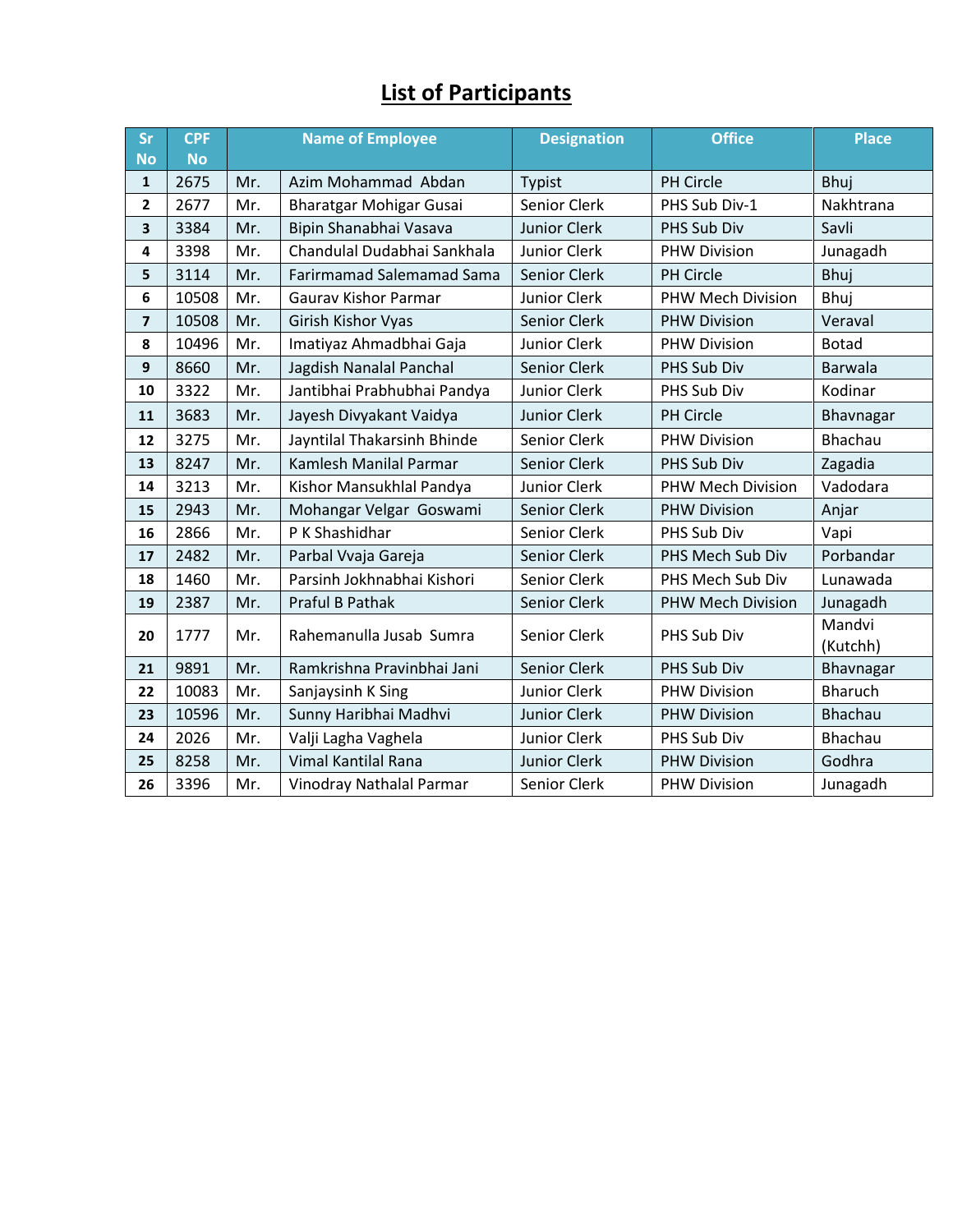## **Photo Gallery**

1. **Sh. C P Thakor**, Retd. Deputy Secretary addressing the trainees



2. **Sh. J M Dave**, Retd. Account Officer addressing the trainees